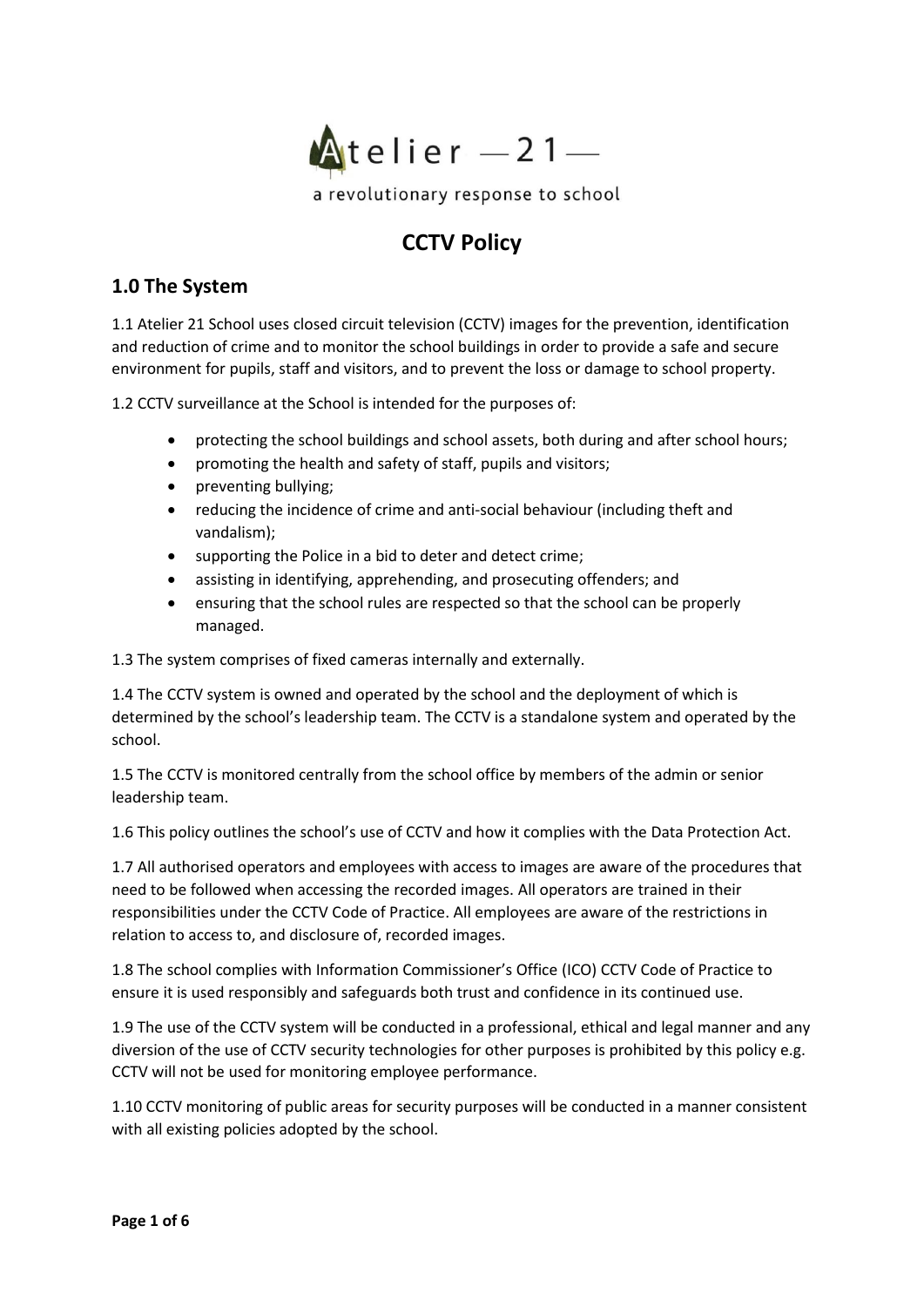# **2.0 Justification for Use of CCTV**

2.1 The use of CCTV to control the perimeter of the school buildings for security purposes has been deemed to be justified by the leadership team. The system is intended to capture images of intruders or of individuals damaging property or removing goods without authorisation or of antisocial behaviour.

2.2 CCTV systems will not be used to monitor normal teacher/student classroom activity in school.

2.3 In other areas of the school where CCTV has been installed, e.g. hallways, stairwells, locker areas, the school has demonstrated that there is a proven risk to security and/or health & safety and that the installation of CCTV is proportionate in addressing such issues that may have arisen prior to the installation of the system.

# **3.0 Data Protection Impact Assessments**

3.1 Where new CCTV systems or cameras are to be installed, the School will carry out a full Data Protection Impact Assessment identifying risks related to the installation and ensuring full compliance with data protection legislation. This may involve the need for consultation with staff, parents and local residents.

3.2 Where existing CCTV systems are in operation, the school will endeavour to carry out a full Data Protection Impact Assessment on any upgrade or replacement of the system or within a 3 year period from the date of the implementation of GDPR, whichever is sooner.

# **4.0 Location of Cameras**

4.1 Cameras will be sited so they only capture images relevant to the purposes for which they are installed, and care will be taken to ensure that reasonable privacy expectations are not violated.

4.2 The School will ensure that the location of equipment is carefully considered to ensure that images captured comply with the Data Protection Act. The school will make every effort to position cameras so that their coverage is restricted to the school premises, which may include outdoor areas.

4.3 CCTV will not be used in classrooms.

4.4 Use of CCTV to monitor areas where individuals would have a reasonable expectation of privacy would be difficult to justify. Atelier 21 School has endeavoured to select locations for the installation of CCTV cameras which are least intrusive to protect the privacy of individuals.

4.5 Cameras placed so as to record external areas are positioned in such a way as to prevent or minimise recording of passers-by or of another person's private property.

4.6 CCTV Video Monitoring and Recording of Public Areas may take place for the following purposes: • Protection of school buildings and property: The building's perimeter, entrances and exits, lobbies and corridors, special storage areas, office locations, receiving areas for goods/services

• Monitoring of Access Control Systems: Monitor and record restricted access areas at entrances to buildings and other areas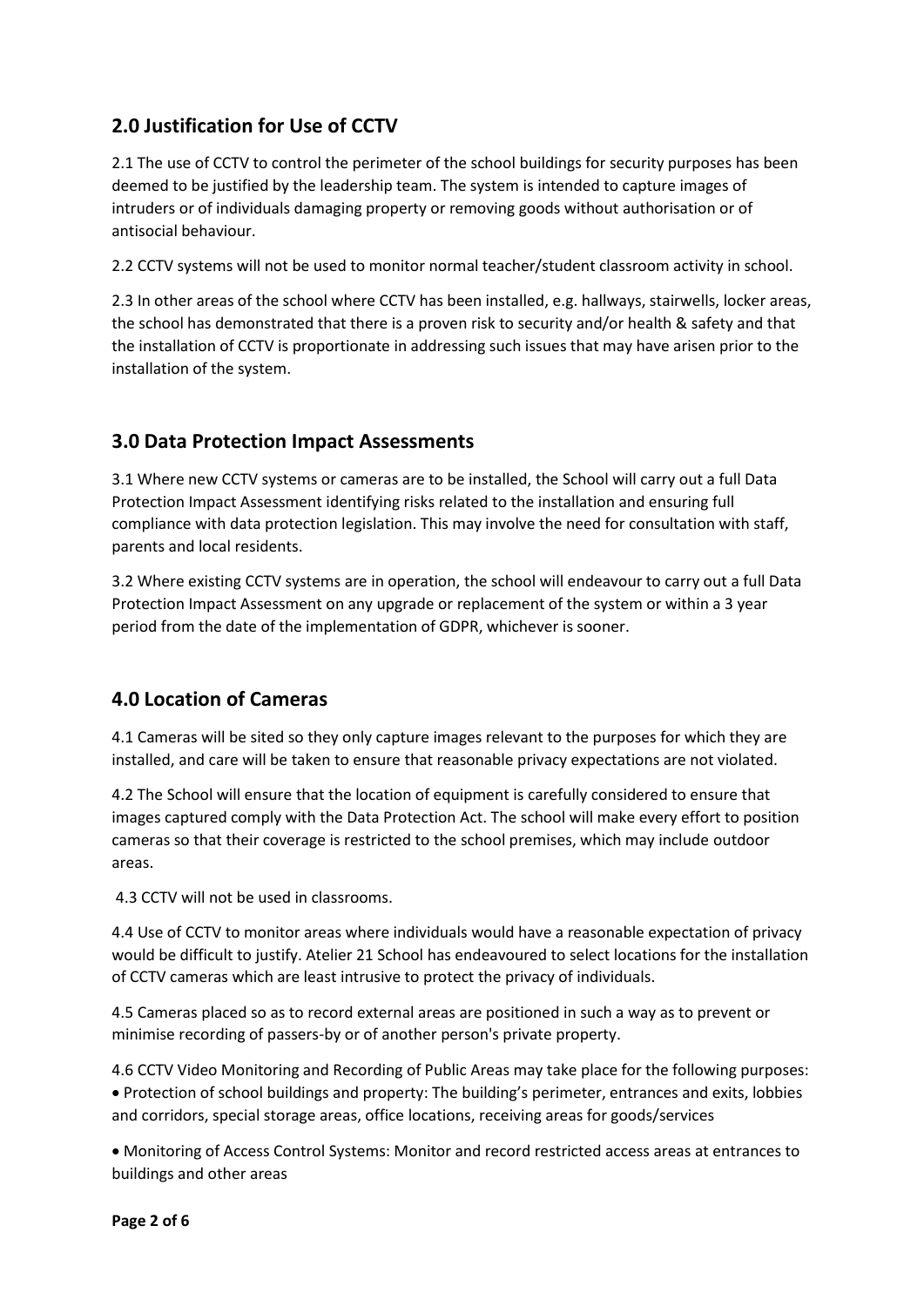- Verification of Security Alarms: Intrusion alarms, exit door controls, external alarms
- Video Patrol of Public Areas: Parking areas, Main entrance/exit gates, Traffic Control
- Criminal Investigations (carried out by police): Robbery, burglary, and theft surveillance

### **5.0 Covert Surveillance**

5.1 Atelier 21 School will not engage in covert surveillance.

### **6.0 Notification**

6.1 A copy of this CCTV Policy will be provided on request to staff, students, parents and visitors to the school and will be made available on the school website.

6.2 The location of CCTV cameras will also be indicated and adequate signage will be placed at each location in which a CCTV camera(s) is sited to indicate that CCTV is in operation.

6.3 Adequate signage will also be prominently displayed at the entrance to the school property. Signage shall include the name and contact details of the data controller.

Appropriate locations for signage will include:

- at entrances to premises i.e. external doors, school gates
- reception area
- at or close to each internal camera

## **7.0 Storage and Retention**

7.1 The images captured by the CCTV system will be retained for a maximum of 42 days, except where the image identifies an issue and is retained specifically in the context of an investigation/prosecution of that issue.

7.2 The images/recordings will be stored in a secure environment with a log of access kept.

7.3 Access will be restricted to authorised personnel. Supervising the access and maintenance of the CCTV System is the responsibility of the School Business Manager. The School Business Manager may delegate the administration of the CCTV System to another staff member.

7.4 In certain circumstances, the recordings may also be viewed by other individuals in order to achieve the objectives set out above. When CCTV recordings are being viewed, access will be limited to authorised individuals on a need-to-know basis.

7.5 Files will be stored in a secure environment with a log of access kept. Access will be restricted to authorised personnel. Similar measures will be employed when using disk storage, with automatic logs of access to the images created.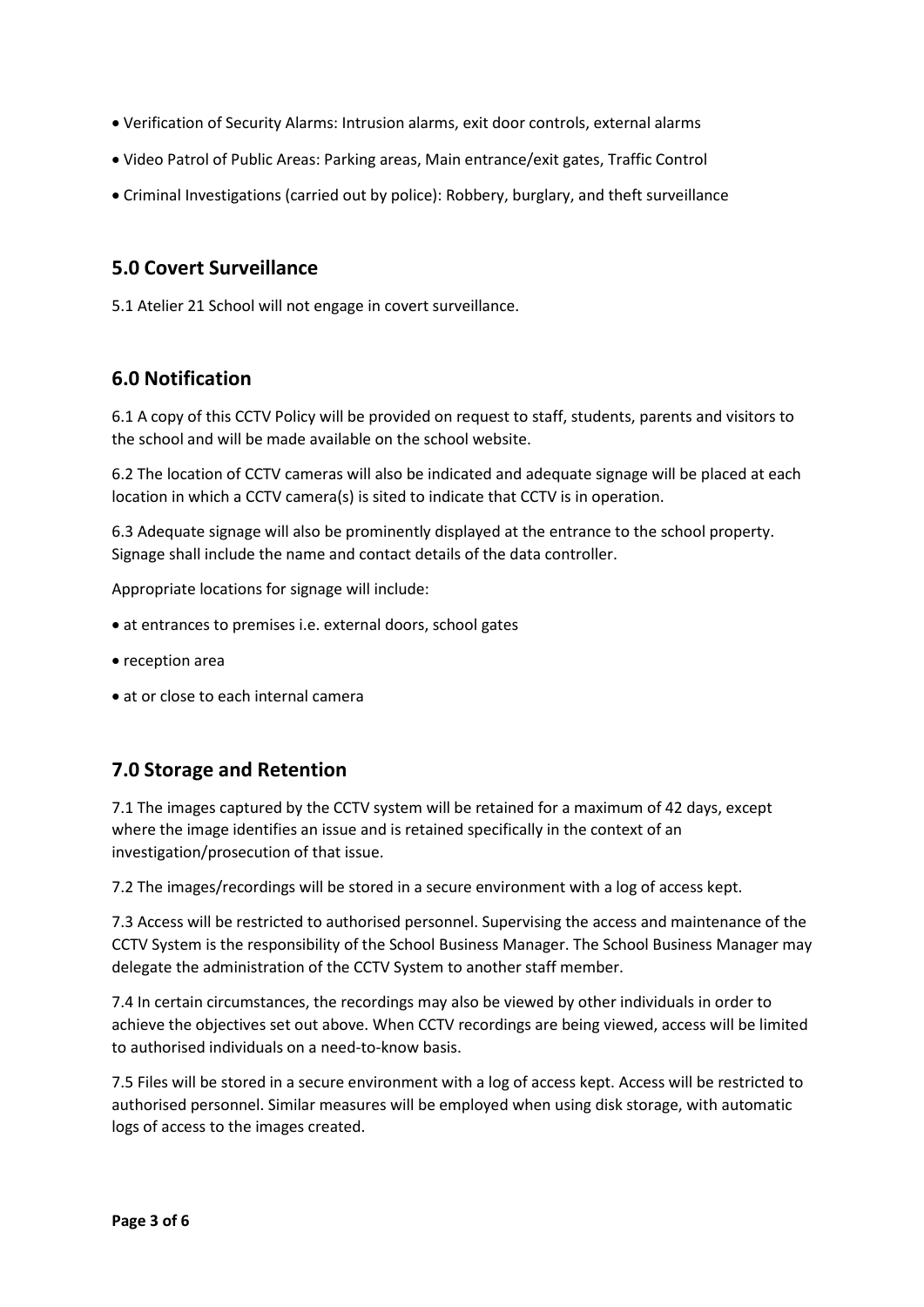### **8.0 Access**

8.1 Recorded footage and the monitoring equipment will be securely stored. A log of access to footage will be maintained.

8.2 Access to the CCTV system and stored images will be restricted to authorised personnel only.

8.3 When accessing images two authorised members of staff must be present. A written record of access will be made. Records of access will be kept.

8.4 A record of the date of any disclosure request along with details of who the information has been provided to (the name of the person and the organisation they represent), why they required it and how the request was dealt with will be made and kept, in case of challenge.

8.5 Data will be provided to those requests authorised in a permanent format where possible. If this is not possible the data subject will be offered the opportunity to view the footage.

8.6 In relevant circumstances, CCTV footage may be accessed:

- By the police where Atelier 21 School (or its agents) are required by law to make a report regarding the commission of a suspected crime; or
- Following a request by the police when a crime or suspected crime has taken place and/or when it is suspected that illegal/anti-social behaviour is taking place on Atelier 21 School's property, or
- To the HSE and/or any other statutory body charged with child safeguarding; or
- To assist the Head teacher in establishing facts in cases of unacceptable student behaviour, in which case, the parents/guardians will be informed; or
- To data subjects (or their legal representatives), pursuant to a Subject Access Request or
- To individuals (or their legal representatives) subject to a court order.
- To the school insurance company where the insurance company requires same in order to pursue a claim for damage done to the insured property.

## **9.0 Subject Access Requests (SAR)**

9.1 Individuals have the right to request access to CCTV footage relating to themselves under the Data Protection Act.

9.2 Individuals submitting requests for access will be asked to provide sufficient information to enable the footage relating to them to be identified. For example, date, time and location.

9.3 The school will respond to requests within 30 calendar days of receiving the request in line with the school's right of access policy.

9.4 The school reserves the right to refuse access to CCTV footage where this would prejudice the legal rights of other individuals or jeopardise an on-going investigation.

9.5 A record of the date of the disclosure along with details of who the information has been provided to (the name of the person and the organisation they represent) and why they required it will be made.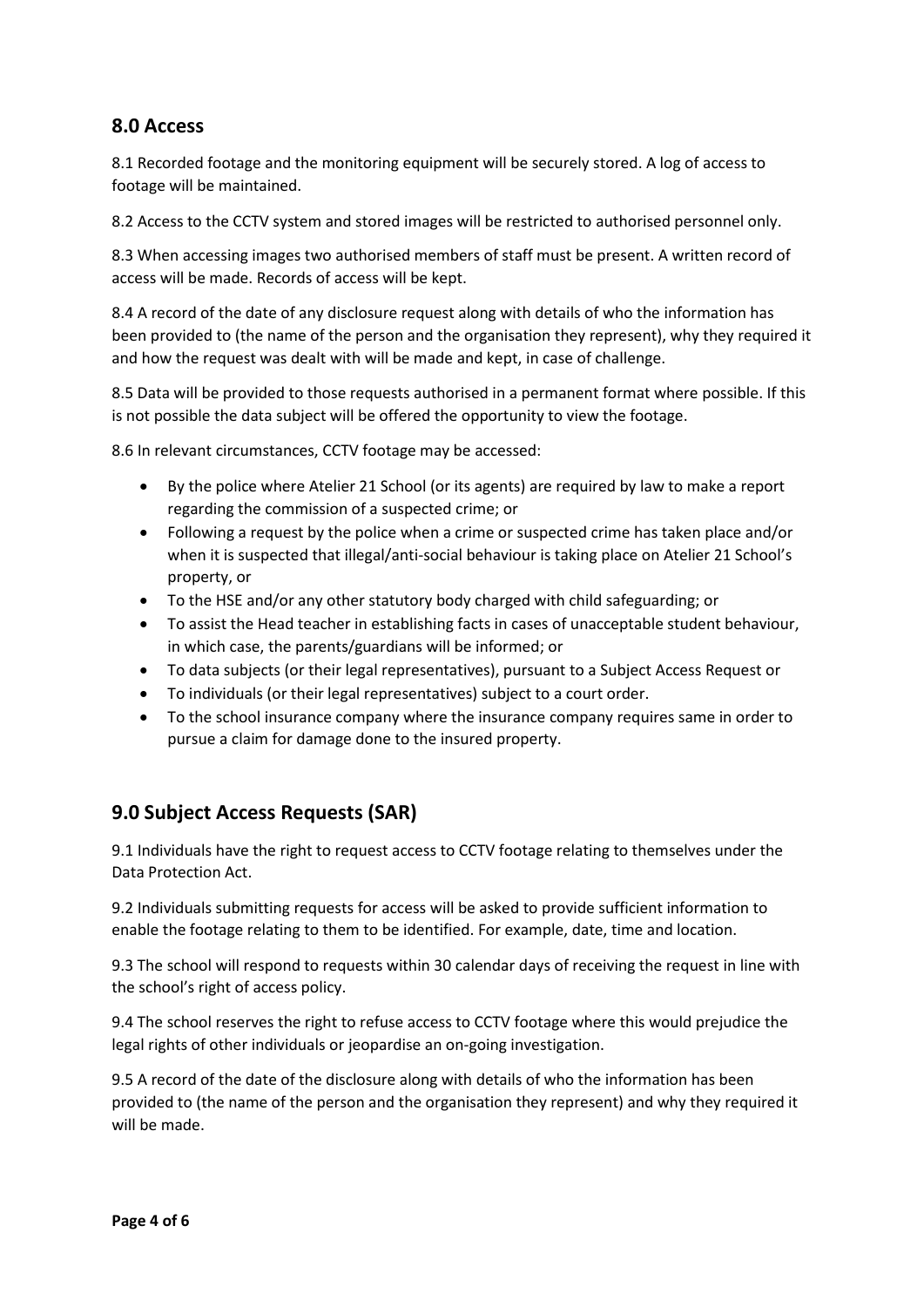9.6 In giving a person a copy of their data, the school provide a still/series of still pictures, a tape or a disk with relevant images. However, other images of other individuals will be obscured before the data is released.

9.7 Where footage contains images relating to 3rd parties, the school will take appropriate steps to mask and protect the identities of those individuals, or refuse to release footage that can't be appropriately protected.

#### **10.0 Complaints**

10.1 Complaints and enquiries about the operation of CCTV within the school should be directed to the Head teacher in the first instance.

#### **11.0 Staff Training**

11.1 Staff authorised to access the CCTV system will be trained to comply with this policy. Staff will understand that all information relating to the CCTV images must be handled securely.

11.2 Staff will receive appropriate training to enable them to identify and handle different requests according to regulations, appropriate to their role.

11.3 Staff misuse of surveillance system information will lead to disciplinary proceedings.

#### **12.0 Responsibilities**

12.1 The School Business Manager (or nominated deputy) will:

• Ensure that the use of CCTV systems is implemented in accordance with the policy set down by Atelier 21 School

- Oversee and co-ordinate the use of CCTV monitoring for safety and security purposes within school
- Ensure that all existing CCTV monitoring systems will be evaluated for compliance with this policy

• Ensure that the CCTV monitoring at Atelier 21 School is consistent with the highest standards and protections

• Review camera locations and be responsible for the release of any information or recorded CCTV materials stored in compliance with this policy

• Maintain a record of access (e.g. an access log) to or any material recorded or stored in the system

• Ensure that the perimeter of view from fixed location cameras conforms to this policy both internally and externally

• Give consideration to both students and staff feedback/complaints regarding possible invasion of privacy or confidentiality due to the location of a particular CCTV camera or associated equipment

• Ensure that all areas being monitored are not in breach of an enhanced expectation of the privacy of individuals within the school and be mindful that no such infringement is likely to take place